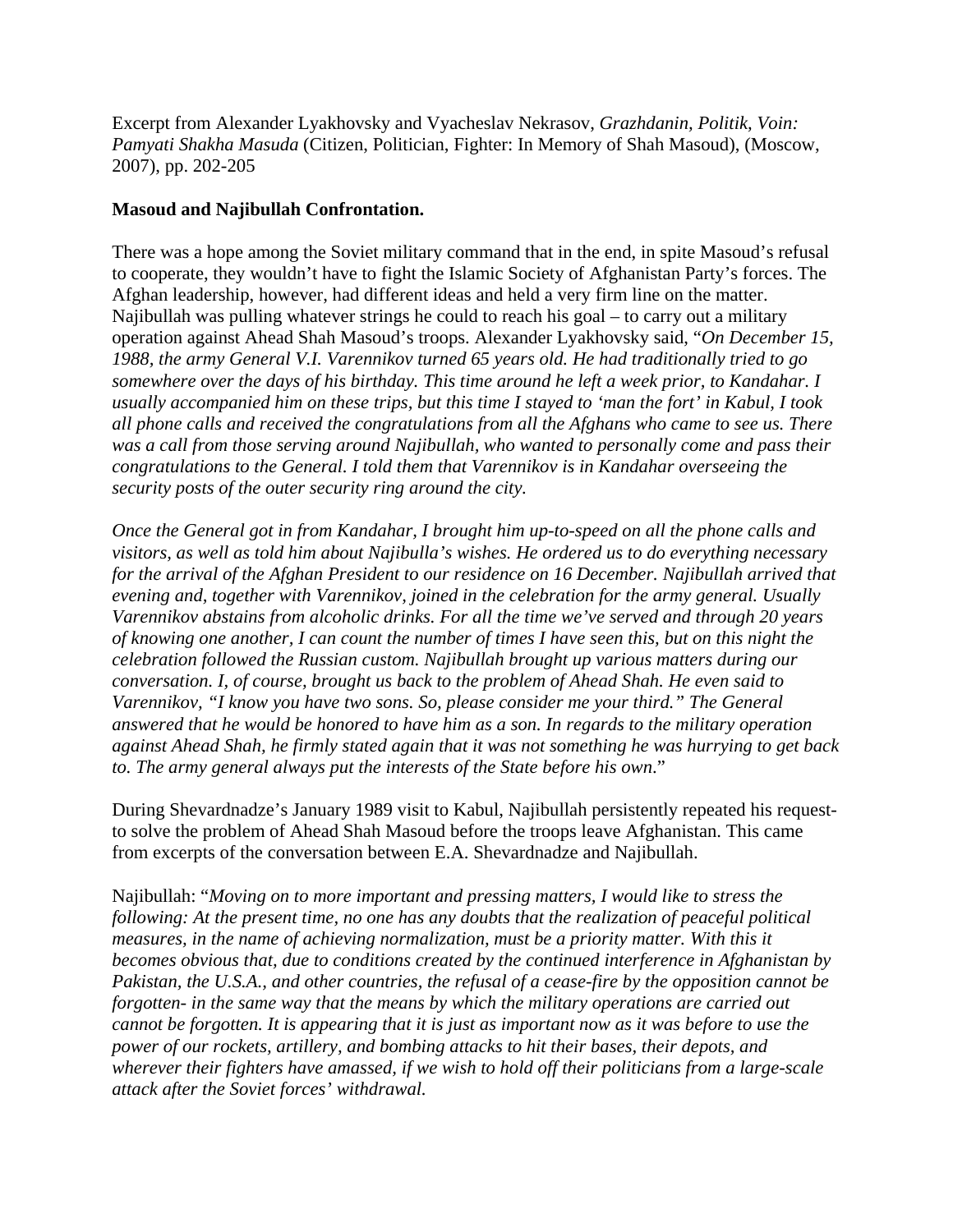*In this context, the question of what will happen in the struggle with the group under Ahead Shah Masoud, which belongs to the Islamic society of Afghanistan, has a special meaning. Considering that after a withdrawal his forces would be able to create a forward front from Khairatom to Kabul, across the southern Salanga region, and form a blockade around Kabul, which would create potentially catastrophic situation for the capital, Ahead Shah should be considered as the primary foe of the government for the time being.*

*Ahmad Shah has long been a problem but, in spite of whatever prior decisions were reached, now he is a particular problem. In our opinion, there's no reason why this problem should have been dragged on for so long.* 

*… In the course of the last four years, not mentioning a few small, separate strikes, there have been almost no large-scale operations against him. He, as a result, has been able to create a strike-force of around 11 thousand men, including another 2,500 in Panjsher. We've got to acknowledge that Ahead Shah has taken advantage of the superiority which has arisen from our passiveness.* 

*A joint operation of Soviet and Afghan forces has just been planned in a move against Ahead Shah, but it is going to take on a local character and be limited, in essence, to a purge of those areas that are close to the road – a replacement of the Soviet-manned posts with Afghans. We suppose that an operation of this sort won't be able to do any serious damage to the enemy or to change the basic situation…"*

E.A.Shavardnadze: "*I agree that this operation against Ahead Shah has been dragged on for too long now. The reasons for this are not exactly clear, not to mention that M.S. Gorbachev already dismissed this question when the Afghan Minister of the Armed Forces visited Moscow three months ago. It is clear that we will have to take a look at the lead-up and preparations of this*  last operation. I see that none of the local or organizational measures regarding the problem of *Ahead Shah will be solved*… " (13.1.1989, Kabul)

Of course, is was difficult for the Soviet Union's Minister of Foreign Affairs to understand what was the mood or the expectations of the generals, officers and soldiers, who never wanted to fight, as they left Afghanistan. No one wanted to be the next to either kill or be killed. However, the Soviet party functionaries clung to a different opinion. They nonetheless were aiming to fulfill their assignments to Afghanistan. It didn't matter to them that innocent people were losing their lives.

On January 15, E.A. Shevardnadze was at a conference at the Soviet Embassy and spoke about the continuing military action against Ahead Shah Masoud's forces as if it was a done deal: " .. The carrying out of the operation against Ahmad Shah's forces is to inflict the sort of damage, across all the areas in which he is based, that would prohibit him from organizing and coming out in any approach, or on the main road between the Chariton – Kabul. At present our Air Force is bombing across all regions, with the exception of Panjsher and South Salang. According to the information we've received from our soldiers, Soviet forces from January 1, and Afghan forces from January 5, have been ready for attack. Still, on Najibullah's request, and something I